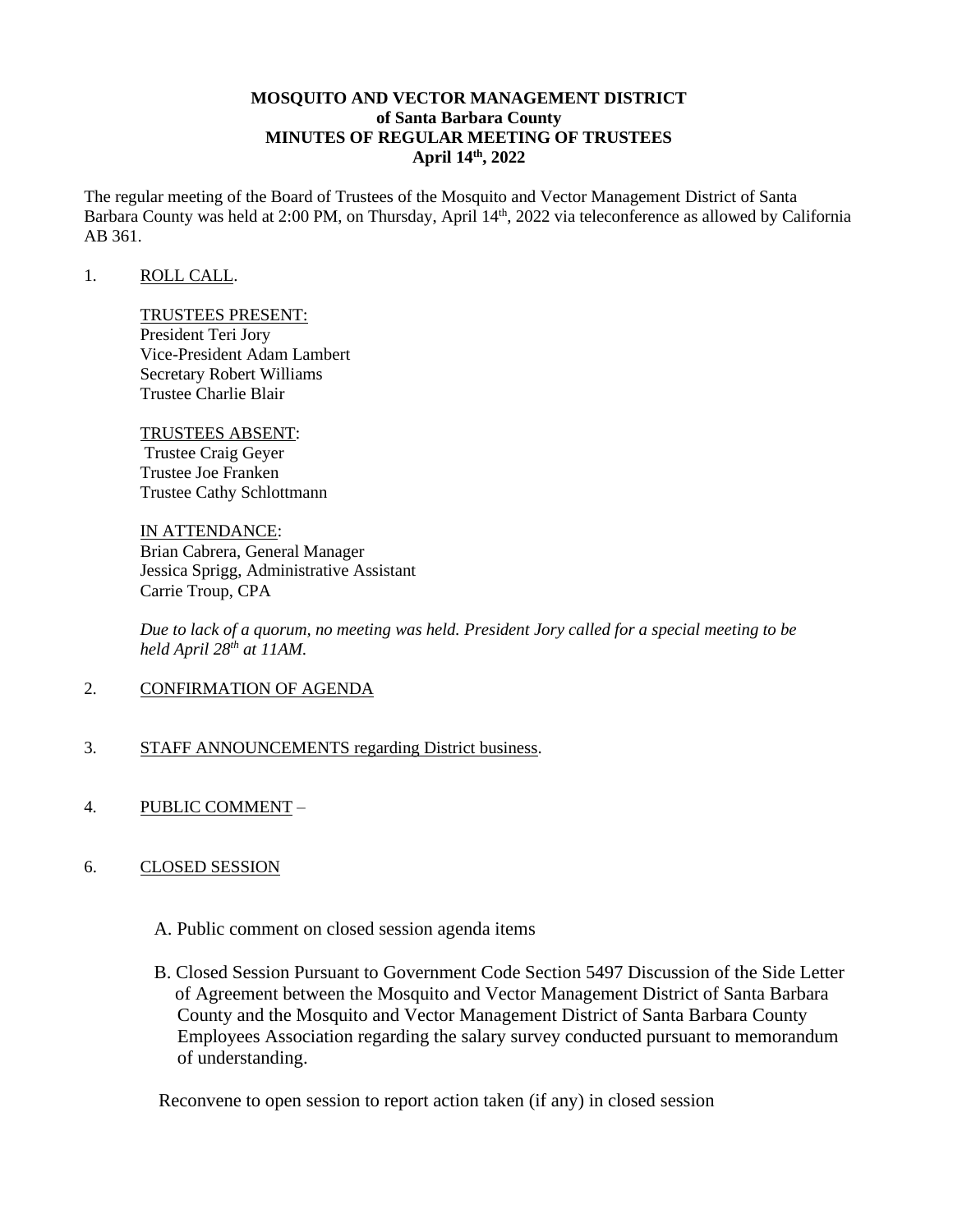- 7. ITEMS OF GENERAL CONSENT. The following items are approved by a single action of the Board. Items requiring additional discussion may be withdrawn from the listing and approved in a separate action.
	- **A.** Approval of the Minutes of the March 10, 2022 special meeting
	- **B.** Approval of the March Financial Statements for County Fund 4160
	- **C.** Approval of the March Vendor Disbursement Report
	- **D.** Approval of the March Disease Surveillance Report
	- **E.** Approval of the March District Operations Report

## 8. OLD BUSINESS

- A. Accounts receivable contracts' status (5909 Misc. Revenue)
- B. Update on the 2022-2023 District budget
- C. Update on locker room shower repairs

## 9. NEW BUSINESS

- A. Consider and approve Resolution 22-07: "A Resolution of the Board of Trustees of the Mosquito and Vector Management District of Santa Barbara County Authorizing Continuation of Remote Teleconferencing Meetings of the District's Legislative Bodies Pursuant to Government Code Section 54953(e)".
- B. Discussion of a proposal from ZWorld GIS for developing and implementing Geospatial Information Systems and data management programs for the District.
- C. Nominations sought for a trustee representative and an alternate trustee representative on the VCJPA Board of Directors.
- D. Discussion of CERBT and PARS trust fund investment performance
- E. Discussion of how to factor increasing gasoline costs into service contracts
- F. Discussion of proposed Aedes aegypti publication for distribution in Santa Barbara area newspapers by N&R Publications

#### 10. MANAGER'S REPORT

*-*

*-*

11. BOARD ANNOUNCEMENTS

#### 12. ADJOURNMENT

As there was no further business to be brought before the Board, the meeting was adjourned.

I certify that the above minutes substantially reflect the actions of the Board: